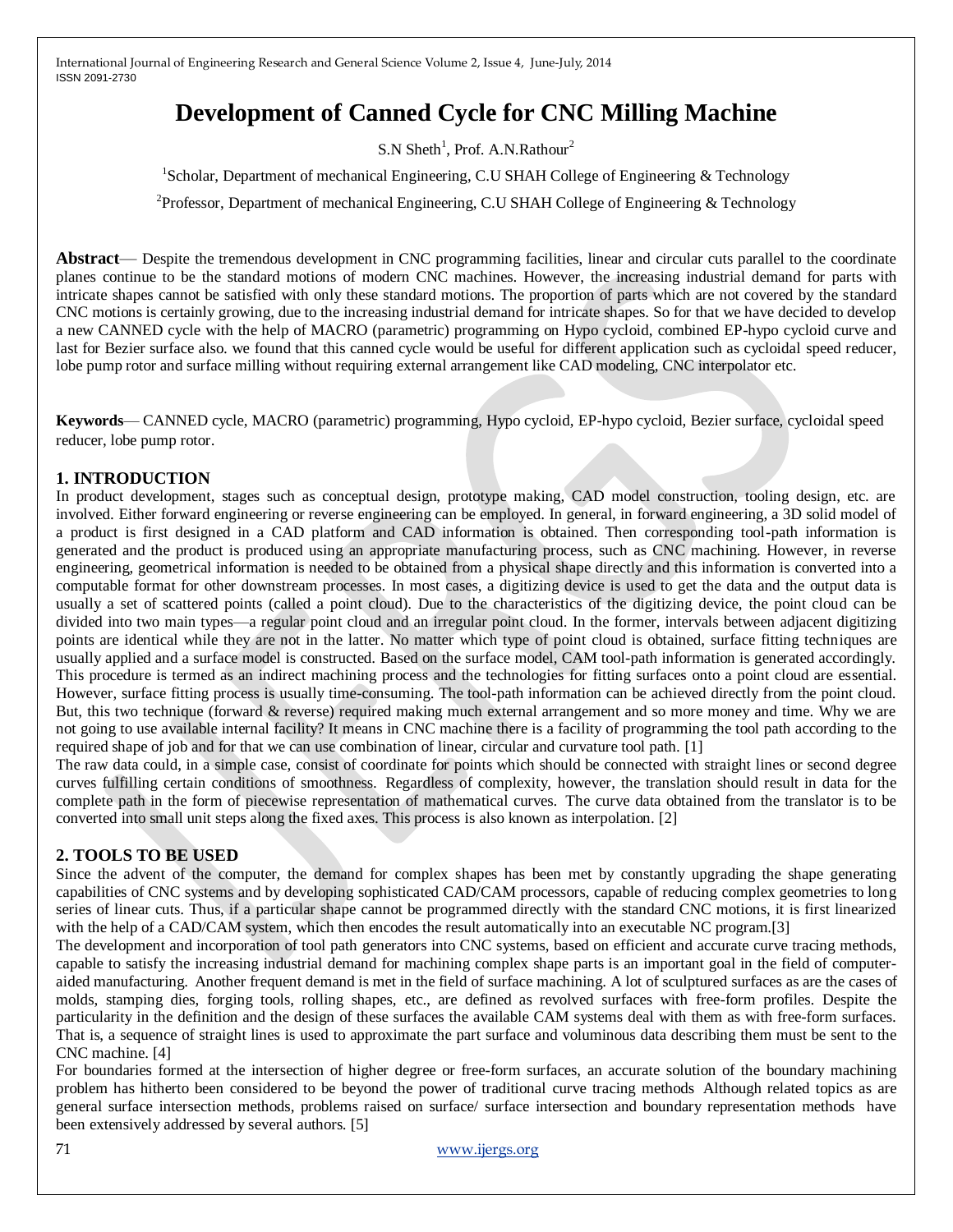Parametric programming, mathematical calculations with do-loop subroutines, macro-capabilities and sophisticated canned cycles are among the strengths of the last CNC generation lessening the user's dependence on CAD/CAM. Despite this tremendous development in programming facilities, however, basic motions in a three axis CNC machine continue to be executed only by 2D or threedimensional (3D) linear and 2D circular interpolators. Other types of motions implemented by approximating the desired path with straight-line segments are accompanied with the drawbacks of acceleration–deceleration cycles on the machine and consequently machining inaccuracies are raised with the machining time increasing substantially.

#### *2.1 An Introduction to CANNED CYCLE*

Canned cycles provide a programming method of a CNC machine to accomplish repetitive machining operations using theG/M code language. Essentially, canned cycles are a set of pre-programmed instructions permanently stored in the machine controller that automate many of the required repetitive tasks. Their use eliminates the need for many lines of programming, reduces the programming time and simplifies the whole programming process. [6] All CNC machining controls come with a set of helpful machining canned cycles. These canned cycles are executed or "called up"n by entering a certain code together with any required variable information. Once canned cycle has been defined it remain active until cancelled. Drilling, counter-boring, peck drilling, pocket or slot machining are all examples of standard canned cycles. However, the standard canned cycles are limited in number and capability, being unable to accommodate the increasing needs of applications with complex geometries. Example of standard CANNED CYCLE Rough turning cycle: G71 Once the caned cycle has been defined it remains active until cancelled. In other word every time a block has axis movement programmed, the machining operation of the canned cycle is active also. Multiple function are defined as a series of function which allow a machining operation to be repeated along a given path. The programmer will select the type of machining which can be canned cycle or model subroutine. These functions must be defined every time they are used. The programming of canned cycle is readily available in the controller of the NC/CNC machines for from activating and geometry. However for some unknown geometry for which canned cycles are not available inparticular controller, some can be developed. Milling machine with particular set of different boundary under regular manner demands development of new canned cycle.

#### *2.2 Macro programming*

Macro programming provides a means of shortening code and doing repetitive tasks easily and quickly. All of your canned cyclesin a control are nothing but a macro. Macro is also extremely useful for families of parts. Repetitive operations can be made similar to using a sub program, but a macro will allow you to change conditions without having to edit multiple lines of code. Variables are used in place of coordinate numbers in the program. Variables are expressed in the program by a numerical value preceded by the pound sign #100, #500. Values can be input manually into a variable register Values can also be assigned via the NC program #510=1.5, #100=#100+1 Variables Can Only be Mathematical Quantities (numbers)

#### *2.2.1 Program flow function*

We need to understand some program flow (control) functions before we do our mathematics because we need some of these functions to quickly perform the mathematics. These are the three most commonly used: IF [compare1 {function} compare2]-GOTO[block]: The if-then statement is a conditional jump. If the statement is true then the GOTO command is executed and a program jump is performed. If the statement is false, then program flow continues with the next block. There are numerous functions available, the most common are:  $EQ - (=) - Equals NE - (<) - Not Equal LT - (<) - Less than GT - (<) - Greater than Example$ : N40 IF [#500 EQ 0] GOTO 900 - If variable #500 equals 0 then jump to block 900. WHILE [compare1 {function} compare2] DO END: While the comparison is true, the blocks between DO and END are repeated, with the comparison checked each time it loops. Example: N10 WHILE [#530 LT 8] DO N40... N50.... N60..... N70 END N80....... So long as #530 is less than 8, blocks N40-N70 are executed repeatedly. When #530 is no longer less than 8, program execution jumps to block N80 and continues. GOTO {block or label}: This is an absolute jump to a different block. In the Siemens controls the commands are GOTOF and GOTOB depending on which way you want the control to search for the block. (F= Forward, B= Backwards) Siemens also supports labels, while Fanuc style does not. Mathematical Functions: There are quite a few mathematical functions available to us for macro programming. Some controls offer more extensive operation sets, but I'll stick with the Fanucese standard set for now. The standard operational order of equations for Fanucese is: First: Functions (Trig Functions, etc) Second: Multiplication, Division, AND Third: Addition, Subtraction, OR, XOR etc.

## **3. TOOL PATH GENERATION TECHNIQUE**

Curves and surfaces are mathematically represented explicitly, implicitly or parametrically. Explicit representation of the form  $y =$ f(x), although useful in many applications, are axis dependent, cannot adequately represent multiple-valued functions, and cannot be used where a constraint involves an infinite derivative. Hence, these are little used in computer graphics or computer aided design. Implicit representation of the form  $f(x, y) = 0$  and  $f(x, y, z) = 0$  for curves and surfaces, respectively, are capable of representing multiple-valued functions but are still axis dependent. However, these have a variety of uses in computer graphics and computer aided design.

*3.1 Parametric Curves*

Parametric curve representation of the form: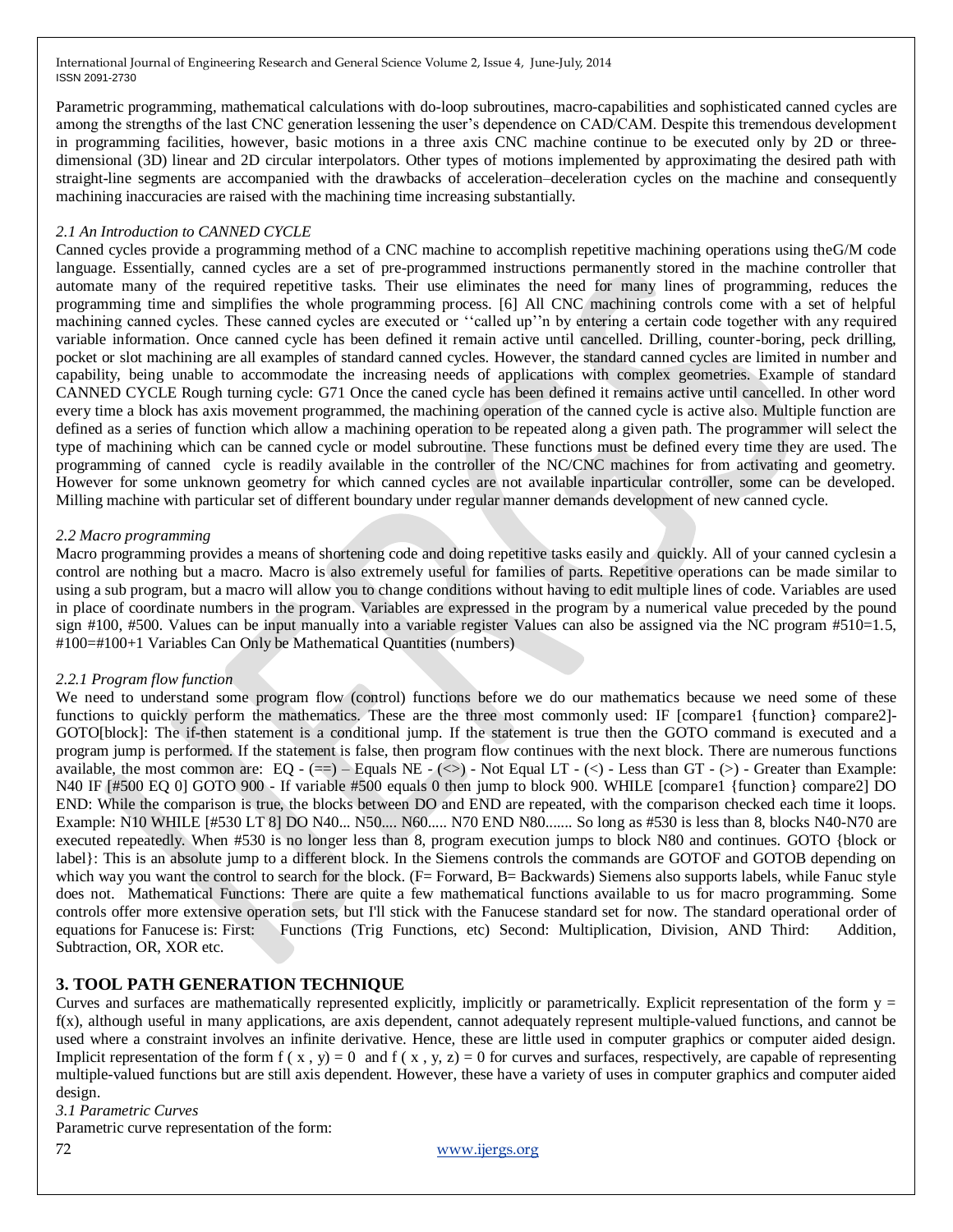$x = f(t);$   $y = g(t);$   $z = h(t);$  (3.1)

Where t is a parameter, has extreme flexibility. These are axis independent, representing multiple-valued functions having infinite derivatives. These parametric curves have additional degrees of freedom compared to either explicit or implicit formulations. To see the later point, an explicit cubic equation is considered.

$$
y = ax3 + bx2 + cx + d
$$
 (3.1.1)  
Here, four degrees of freedom exist, one for each of the four constant coefficients a, b, c, d.  
Rewriting this equation in parametric form,

 $x(t) = \alpha t^3 \Box \Box + \beta t^2 \Box \Box + \gamma t + \delta$  $y(t)=kt^3+lt^2$  $+mt+n$  (3.1.2) Where  $c_1 \leq \Box t \leq \Box c_2$ 

Here, eight degrees of freedom exist, one for each of the eight constant coefficients  $\alpha$ ,  $\beta$ ,  $\gamma$ ,  $\delta$ , k, l, m, n. Although not necessary, the parameter range is frequently normalized to  $0 \leq \exists t \leq 1$ .

# **4. SELECTION OF CURVE**

For instance trochoidal milling strategies efficient for industrial applications. A trochoidal tool path is defined as the combination of a uniform circular motion with a uniform linear motion. As a result, trajectory radius is continuous, which creates favorable milling conditions in terms of tool loads and kinematics. Furthermore, full-immersion milling configurations are avoided. Nevertheless, tool path length is much higher compared to standard tool paths such as zigzag because large portions are outside the material. Tool path interpolation has also a major influence on the process implementation. Thus, trochoidal tool paths are well adapted to complex milling cases, such as hard material roughing.[7] Based on geometric design of cycloidal speed reducer [8] and lobe pump rotor found that hypotrochodal curve is useful for the same.

*4.1 EPTROCHOID—Definition and Parametric Representation*

A curve traced by a point P fixed to a circle with radius r rolling along the outside of a larger, stationary circle with radius R at a constant rate without slipping, where the point P is at distance h from the center C of the exterior circle.



 *Fig 4.1.1: Epi-trochoid curve Representation Fig 4.1.2: Epi-trochoid curve generation*

The parametric form of the curve is

 $X=r \cos\Theta + r \cos\Theta - h \cos\Theta$ r  $Y=r \sin\Theta + r \sin\Theta - h \sin\Theta$  $R+r$ r  $\theta$  (4.1.2)

Where,  $R = Fix$  circle radius (large)  $r =$ Rotating circle radius (small) The derivation of the equation is given in Appendix

*4.2 HYPOTROCHOID—Definition and Parametric Representation*



 $\theta$  (4.1.1)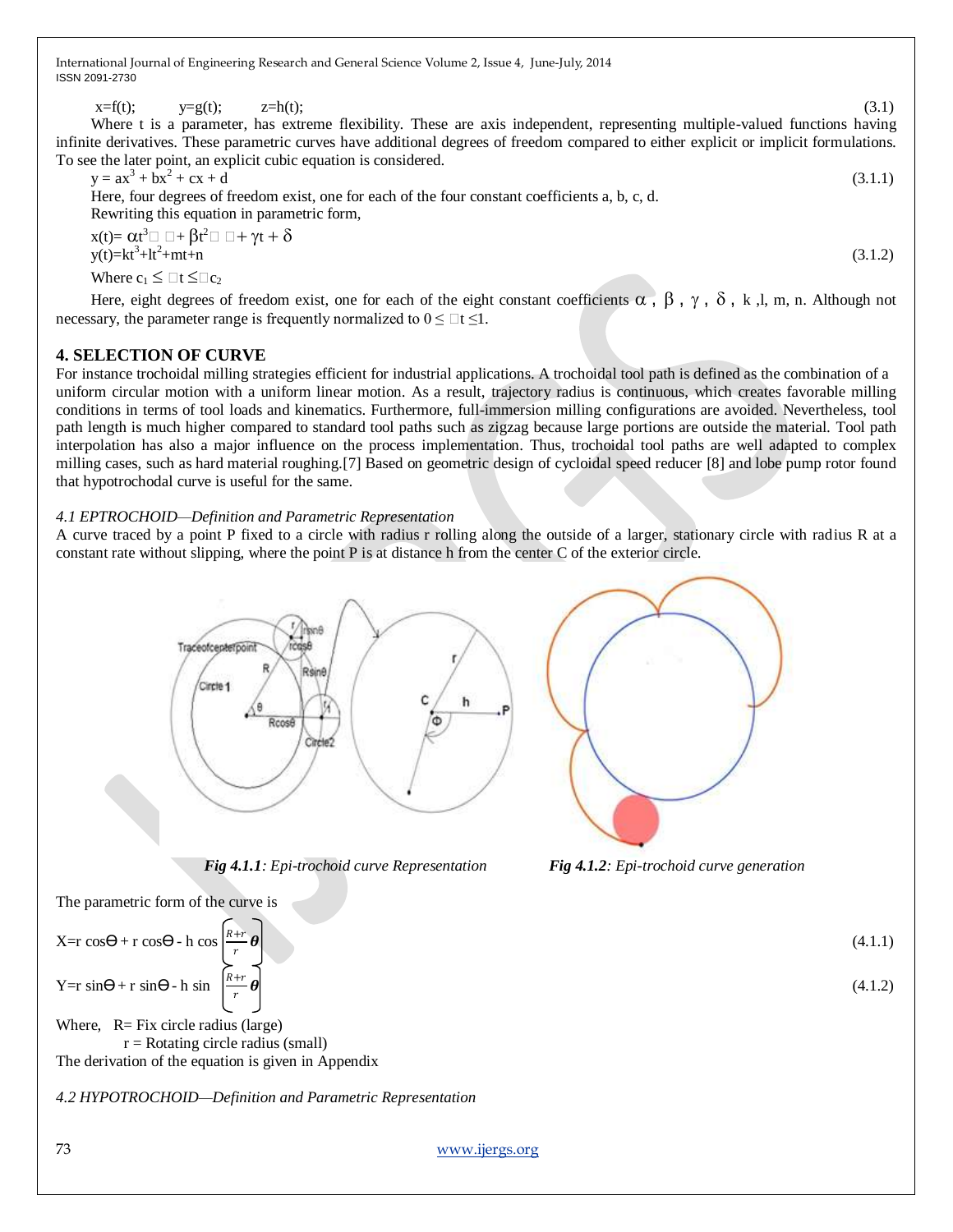A curve traced by a point P fixed to a circle with radius r rolling along the inside of a larger, stationary circle with radius R at a constant rate without slipping, where the point P is at distance h from the center C of the interior circle. The name hypotrochoid comes from the Greek word hypo, which means under, and the Latin word trochus, which means hoop.



 *Fig 4.2.1: Hypo-trochoid curve Representation Fig 4.2.2: Hypo-trochoid curve generation*



The parametric form of the curve is

 $X=r \cos\Theta - r \cos\Theta + h \cos\Theta$ r  $\theta$  (4.2.1) Y=r sin $\Theta$ - r sin $\Theta$ - h sin r  $\theta$  (4.2.2)

Where,  $R = Fix$  circle radius (large)

 $r =$ Rotating circle radius (small) The derivation of the equation is same way as Epi-trochoid in Appendix

# *4.3 Combination of EPTROCHOID and HYPOTROCHOID*

It is the curve traced by the two point P1 and P2 fixed to the circles with radii r rolling along the outside and inside respectively of a larger, stationary circle with radius R at a constant rate without slipping, where the point P1 and P2 is at distance h from the center C1 and C2 of the exterior and interior circles.



 *Fig 4.3.1: Epi-trochoid curve Representation Fig 4.3.2: Epi-trochoid curve generation*

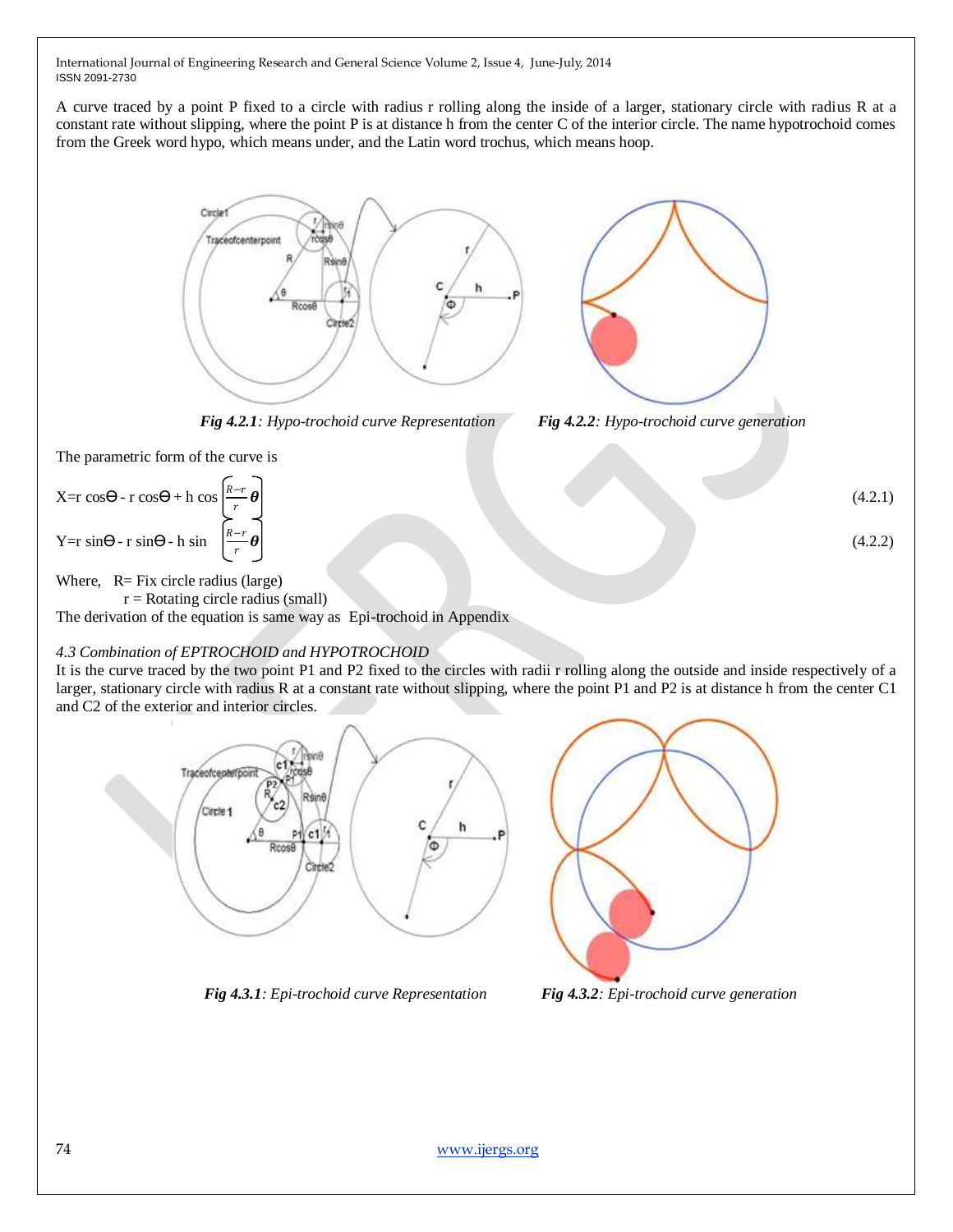#### *4.4 Alternation of EPTROCHOID and HYPOTROCHOID*

It is the curve traced by the two point P1 and P2 fixed to the circles with radii r rolling alternately for one complete revolution along the outside and inside respectively of a larger, stationary circle with radius R at a constant rate without slipping, where the point P1 and P2 is at distance h from the center C1 and C2 of the exterior and interior circles.



 *Fig 4.4.1: Alternate-Combined Epi-trochoid Fig 4.4.2: Alternate-Combined Epi-trochoid*



 *and Hypo-trochoid curve Representation and Hypo-trochoid curve generation*

## **5. PART PROGRAMMING AND SIMULATION**

Finally I found that alternate cycle of Combined EPTROCHOID and HYPOTROCHOID is useful for designing lobe pump rotor. So for that I have decided to develop a new canned cycle with help of macro programming. Here **four teeth** lobe rotor cutting is programmed and simulated

#### **Macro–Program:**

N10 G54 G90 M05 N12 G28 X0 Y0 Z0 N14 M06 T1 N16 G01 Z0 F(FEED) N18 G41 D1 N20 #501=1 N22 #501=1  $N23$  #11=0  $N25$  #1=-1.5  $N25 \#2=1$ N26 #21=(FIX CIRCLE DIAMETER) N27 #22=(ROLLING CIRCLE DIAMETER) N28 #24=(ARM LENGTH) N29 #25=0 N29 #28=6 N30 S (SPINDAL SPEED) M03 N32 #27=#21/#22 N34 #23=#21+#22 N36 #26=#23/#22  $N40 #1=#1+1$ N42 #31=#26\*#1 N44 #10=COS[#31] N46 #3=#10\*#24 N48 #13=COS[#1] N50 #4=#13\*#23 N52 #14=SIN[#1] N54 #5=#14\*#23 N56 #9=SIN[#31]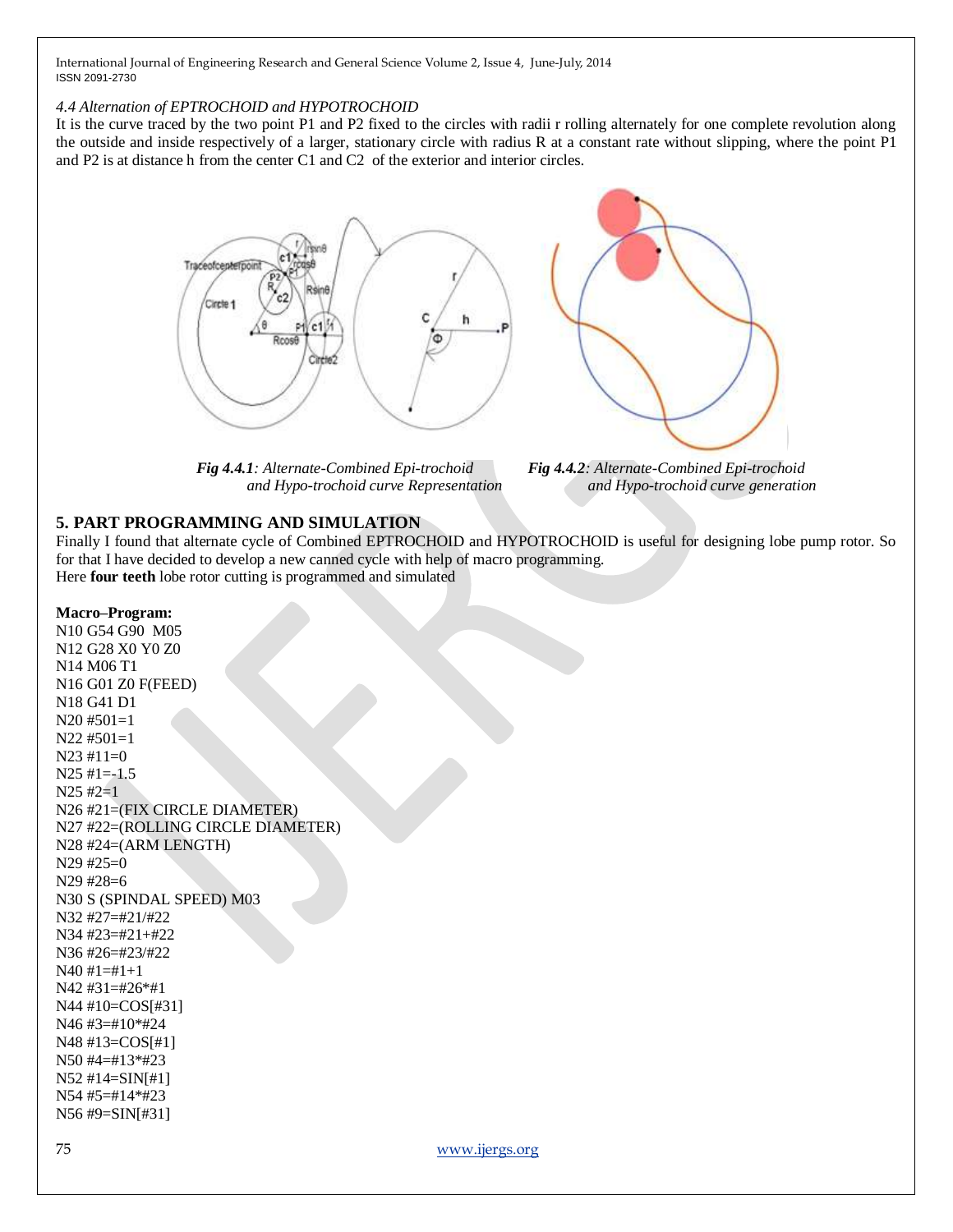N58 #6=#9\*#24 N60 IF [#501 LT 0] GOTO68 N62 #7=[#4-#3] N64 #8=[#5-#6] N66 IF [#501 GT 0] GOTO72 N68 #7=[#4+#3] N70 #8=[#5-#6] N72 G01 X#7 Y#8 Z#25 F150 N74 IF [#501 LT 0] GOTO78 N76 IF [#1 LT [360/#27]\*#2] GOTO34 N77 IF [#1 GT 360] GOTO100 N78 #501=-1 N80 #23=#21-#22 N82 IF [#502 LT 0] GOTO88 N84 #502=-1 N86 #2=#2+1 N88 IF [#1 LT [360/#27]\*#2] GOTO36 N89 #501=1 N90 #502=1 N92 #2=#2+1 N96 IF [#1 GT 360] GOTO100 N98 IF [#1 LE [360/#27]\*#2] GOTO34 N100 N101 #27=#21/#22 N102 #501=1 N104 #502=1 N106 #2=1 N108 #1=-1.5 N110 #11=#11+1 N111 #25=#25-0.5 N112 IF [#11 LT #28] GOTO34 N114 G01 Z5 F150 N116 G01 X0 Y0 N118 M30



 *5.1: Four Teeth lobe pump rotor Tool-Path Fig 5.2: Four Teeth lobe pump rotor*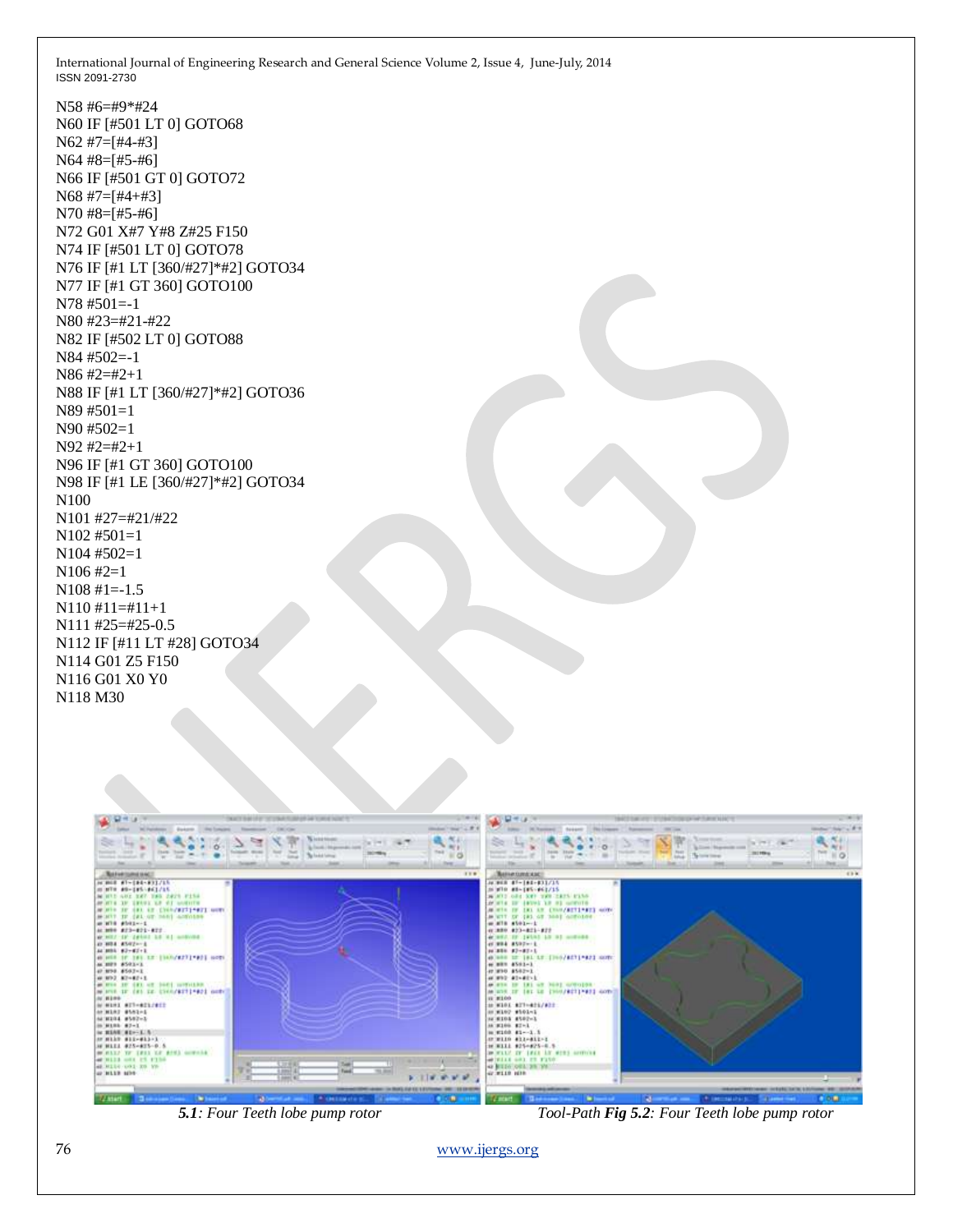

 *Fig 5.3: Four Teeth lobe pump rotor Tool –Path Fig 5.4: Four Teeth lobe pump rotor*

Unassigned G code can be adopted to specify tool paths and associated federate functions. A block citing the preparatory function G contains one or more words that communicate information on the geometry and traversal rate of a curve. Many of the identifiers have established meanings within 'conventional' G code part programs e.g., angular dimensions about the coordinate axes for A, B, C; spindle speed for S; tool selection for T; federate for F; and secondary dimensions parallel to the coordinate axes for U, V, W.G blocks be modal—i.e., they specify values that will remain in effect until superseded by words of the same type in subsequent G blocks [9]

# **6. CONCLUSIONS**

In the present work, a CANNED Cycle FOR lobe pump rotor has been developed with the parametric programming technique using Macro Programming. A tool path generation program has also been developed and Simulated in CIMCO Edit v7.0 simulation software. Developed canned cycle is useful to produce any number of teeth of lobe pump rotor with input of some key parameter of the curve.

- To make n teeth of lobe pump rotor take compression ratio  $(R/r)=2n$
- Selection of radii is depends upon the size of rotor
- Selection of step value decides the smoothness and accuracy of the curve.

Developed CANNED Cycle can be called with G65 at any stage of part programming with input of some key parameter like radii R and r, speed, feed etc

# **7. APPENDIX**

Derivation of Epi-trochoid parametric equation:

As the point C in Fig 4.1.1 travels through an angle  $\Theta$ , than its x-coordinate is defined as

 $x=(R\cos\Theta - r\cos\Theta)$  and y-coordinate is defined as

```
y=(R\sin\Theta - r\sin\Theta).
```
The radius of the circle created by the center point is  $(R-r)$ . As the small circle goes in a circular path from 0 to  $2\pi$ , it travels in a counter-clockwise path around the inside of the large circle. However, the point *P* on the small circle rotates in a clockwise path around the center point C.

As the center rotates through an angle Θ, the point *P* rotates through an angle φ in the opposite direction. The point *P* travels in a circular path about the center of the small circle and therefore has the parametric equations of a circle.

However, since  $φ$  goes clockwise,

x= h COSϕ and

y=-h SINϕ.

Since the inner circle rolls along the inside of the stationary circle without slipping, the arc length rϕ must be equal to the arc length Rϴ.

rϕ=Rϴ

ϕ=Rϴ/r

However, since the point *P* rotates about the circle traced by the center of the small circle, which has radius (R-r),  $\phi$  is equal to (R-r)  $\times$  $\Theta$ /r. Therefore, the equations for a hypotrochoid are

77 [www.ijergs.org](http://www.ijergs.org/)  $X=r \cos\Theta + r \cos\Theta - h \cos\Theta$ r  $\boldsymbol{\theta}$ Y=r  $sin\Theta$ + r  $sin\Theta$ - h sin r  $\boldsymbol{\theta}$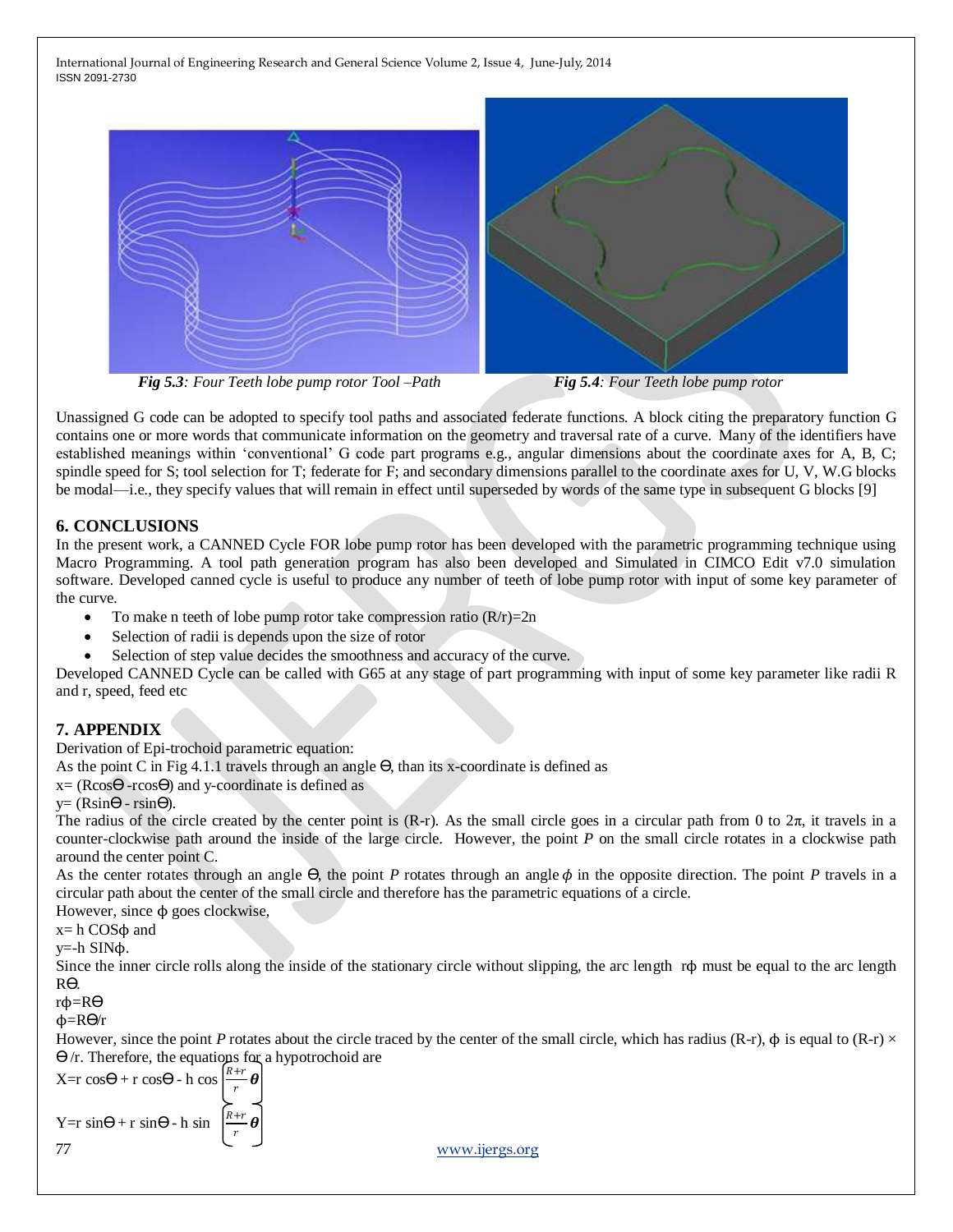# **7.1 OTHER DEVELOPED CANNED CYCLE**

#### *7.1.1 HYPOTROCHOID POCKET:*

The most popular method for machining a two-dimensional (2D) pocket is the contour-parallel offset method. Contour-parallel machining' is used to refer to pocketing with contour-parallel tool paths. However, we should note that the productivity of contourparallel machining is mainly dependent on the tool path interval, because an increase in the tool-path interval brings a decrease in the total length of the tool paths. For die-cavity pocketing, contour-parallel machining is the most popular machining strategy. [10]

The generation of offset curves is a fundamental and well-known problem in CNC machining. The programmed path is the trajectory of the cutter center (CNC milling) or the center of the cutter's rounded tip (CNC turning), while the machined contour is the envelop of successive cutter positions. The programmed path is thus offset from the given contour by the cutter radius or the cutter's tip radius and we are faced with the problem of generating the offset as a real time trajectory. [11]



*Fig 7.1.1: Hypo-trochoid Pocket* 

#### *7.1.2 BEZIER SURFACE*

For generating a smooth movement in NC machining, parametric curve interpolator has been developed since 1990s. The input of parametric interpolator is a programmed tool path associated with an off-line or real-time scheduled federate, and from this a sequence of reference commands for the servo-controller can be outputted to coordinate the motion of each drive axis simultaneously. [12] But without requiring external arrangement like CAD modeling, CNC interpolator etc, we can generate required tool path. Parametric programming helps to generate Bezier surface. So for that I have developed canned cycle for the same.



*Fig 7.1.2: Bezier Surface*